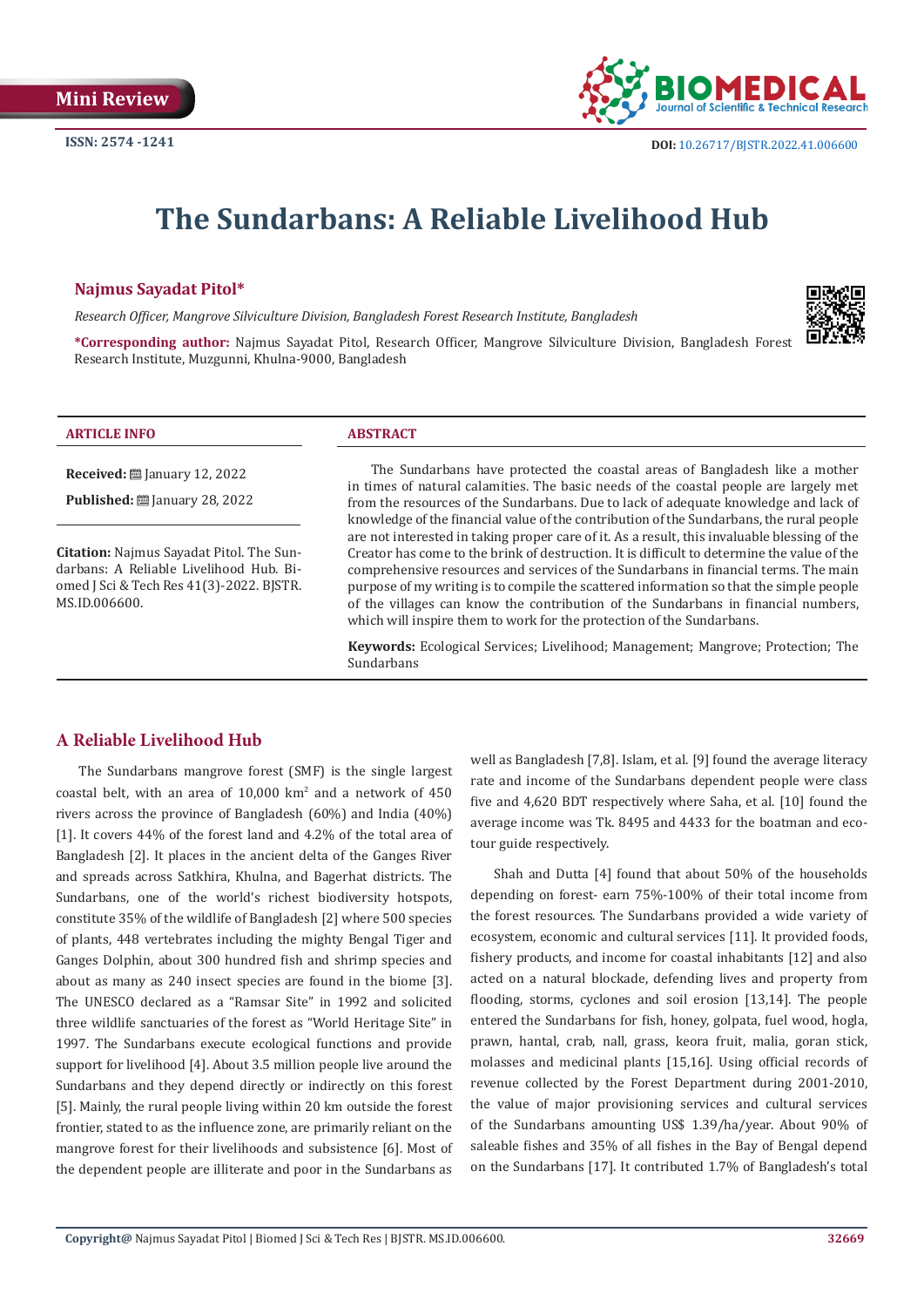domestic fisheries production [18]. On average, about 10.37 metric ton (MT) of fish was harvested every day from the Sundarbans and the revenue from fish products was US\$ 158,368 in 2014-2015 [19]. However, about 2.6 million shrimp and 1,123 MT mud crab were collected per year from the Sundarbans, making revenue of US\$ 52,026 [18]. In 2014-2015, about 2,773 MT of dry fish produced in the region and US\$ 1,79,761 collected as revenue. Each household adjacent to Sundarbans caught about 1.4 metric tons of fish and about 1.1 tons of crab every year where the household's consumption amount to about 68 kg and 10 kg per year, respectively [20].

It means that 1-4% of the total harvest was consumed while the rest was sold on local markets or traders. The Government of Bangladesh has banned all types of timber harvesting from Sundarbans in 1995. Yet, about 26,930 ft3 wood fuels was collected in the fiscal year 2014-2015, mainly from timbers seized from encroachers as well as trees collapsed during natural calamities [20]. Each household collected about 1,100 kg of fuel wood per year and bought approximately 200 to 300 kg at local markets [20]. Around 16,868 MT of golpatta (Nypa fruticans) collected in 2014- 2015 [18] where a family harvested around 27.8 tons per year, of which the collectors consumed about 4% of the total harvest [20]. An estimated 67 MT of honey and 63 MT of wax harvested from the Sundarbans in 2014-2015 [21]. A honey collector harvested about 0.7 tons per year, of which they consumed about 1% [20]. The Sundarbans contribute about US\$ 53.14 million per year to Bangladesh's national economy and offer outstanding prospects for developing ecotourism [22]. The economic paybacks of the cultural services of the Sundarbans mainly come from tourism. The scenic beauty, river cruise, wildlife watching, and hiking activities in the Sundarbans attract many tourists each year. In 2014-2015, a total of 96,949 native and 3,868 foreign tourists visited the Sundarbans, making around US\$ 1,44,832 as revenue [21]. Tourism has some adverse influences on the Sundarbans like habitat annihilation, eutrophication, diversity loss and coastal contamination for tourism activities [23,24].

Ecotourism can be a conceivable resolution for solving this problem as it has an appropriate approach for dropping the environmental impacts of tourism [24]. It found that most of the individuals approved that they will halt removing natural resources from Sundarbans, if they find an alternative income source [23]. Moreover, Haque and Aich [25] reported that the Sundarbans generate Ecological Services worth about US\$ 450-1000/ha/year. The Sundarbans is commonly known as the lungs of Bangladesh also crucial in terms of carbon sequestration. In 2010, the total predictable carbon in the Sundarbans was about 56 million MT and traded the Sundarbans carbon at US\$ 5–15 per ton that would

be about US\$ 280-840 million per year [1]. In conclusion, a huge livelihood hub like the Sundarbans is playing a crucial role in the economic development of the whole of Bangladesh along with the coastal areas of our country. The mangrove ecosystems have been exploited over the year with little or no knowledge of residents and stakeholders. The benefits provided by the Sundarbans include but not limited to food, wood, fishes, climate regulation, recreation, waste management and erosion prevention. We need to adopt various long-term plans now to meet the needs of the growing population as well as to ensure sustainable development of the Sundarbans for future generations.

## **References**

- 1. [Aziz A, Paul AR \(2015\) Bangladesh Sundarbans: Present status of the](https://www.mdpi.com/1424-2818/7/3/242) [environment and biota. Diversity 7: 242-269.](https://www.mdpi.com/1424-2818/7/3/242)
- 2. [\(2010\) Integrated resources management plans for the Sundarbans.](http://103.48.18.141/library/wp-content/uploads/2018/11/5-44-NN_SRF_IRMP_Volume-1.pdf) [Department of Forest, Ministry of Environment and Forests, Dhaka, pp.](http://103.48.18.141/library/wp-content/uploads/2018/11/5-44-NN_SRF_IRMP_Volume-1.pdf) [325](http://103.48.18.141/library/wp-content/uploads/2018/11/5-44-NN_SRF_IRMP_Volume-1.pdf).
- 3. [\(2014\) IUCN \(International Union for Conservation of Nature\)](https://portals.iucn.org/library/sites/library/files/documents/2014-065-doc.1.pdf) [Bangladesh Sundarban delta vision 2050: a first step in its formulation](https://portals.iucn.org/library/sites/library/files/documents/2014-065-doc.1.pdf) [document 1: The vision. IUCN, Bangladesh Country office, Dhaka.](https://portals.iucn.org/library/sites/library/files/documents/2014-065-doc.1.pdf)
- 4. Shah MAR, Dutta DK (2010) A Quantitative Analysis of Mangrove Forest Resource Utilization by the Dependent Livelihoods. ISEE conference on Advancing Sustainability in a Time of Crisis, p. 22-25.
- 5. Giri C, Zhu Z, Tieszen LL, Singh A, Gillette S, et al. (2008) Mangrove Forest distributions and dynamics (19752005) of the tsunami-affected region of Asia. Journal of Biogeography 35(3): 519-528.
- 6. [Islam MM, Chuenpagdee R \(2013\) Negotiating risk and poverty in](https://link.springer.com/article/10.1186/2212-9790-12-7) [mangrove fishing communities of the Bangladesh Sundarbans. Mar Stud](https://link.springer.com/article/10.1186/2212-9790-12-7) [12\(7\): 1-20](https://link.springer.com/article/10.1186/2212-9790-12-7).
- 7. [AKM Azad AK, Pitol MNS, Hara Y \(2021\) Status of Small-scale Rubber](https://www.researchgate.net/publication/352262357_Status_of_Small-scale_Rubber_and_Shifting_Cultivators_at_Bandarbans_District_Bangladesh) [and Shifting Cultivators at Bandarbans District, Bangladesh. European](https://www.researchgate.net/publication/352262357_Status_of_Small-scale_Rubber_and_Shifting_Cultivators_at_Bandarbans_District_Bangladesh) [Journal of Agriculture and Food Sciences 3\(3\): 91-96.](https://www.researchgate.net/publication/352262357_Status_of_Small-scale_Rubber_and_Shifting_Cultivators_at_Bandarbans_District_Bangladesh)
- 8. [Nurunnahar, Pitol MNS, Sharmin A \(2020\) Status and Prospects of](https://www.researchgate.net/publication/346926207_Status_and_Prospects_of_Agroforestry_at_Kaligonj_Upazila_in_Satkhira_District) [Agroforestry at Kaligonj Upazila in Satkhira District. European Journal](https://www.researchgate.net/publication/346926207_Status_and_Prospects_of_Agroforestry_at_Kaligonj_Upazila_in_Satkhira_District) [of Agriculture and Food Sciences 2\(6\).](https://www.researchgate.net/publication/346926207_Status_and_Prospects_of_Agroforestry_at_Kaligonj_Upazila_in_Satkhira_District)
- 9. [Islam MS, Abubakar H, Islam MM \(2011\) Community Based Ecotourism](https://www.researchgate.net/publication/329935446_COMMUNITY_BASED_ECOTOURISM_IN_THE_SUNDARBANS_OF_BANGLADESH) [in the Sundarbans of Bangladesh. Rajagiri Journal of Social Development](https://www.researchgate.net/publication/329935446_COMMUNITY_BASED_ECOTOURISM_IN_THE_SUNDARBANS_OF_BANGLADESH) [3\(2\): 31-50.](https://www.researchgate.net/publication/329935446_COMMUNITY_BASED_ECOTOURISM_IN_THE_SUNDARBANS_OF_BANGLADESH)
- 10. [Saha SK, Ahmed MF, Roy TK, Haldar PK \(2015\) Community based](https://www.researchgate.net/publication/285904162_Community_based_ecotourism_in_income_generation_a_study_on_the_sundarbans_adjacent_area_of_Bangladesh) [ecotourism in income generation: A study on the sundarbans adjacent](https://www.researchgate.net/publication/285904162_Community_based_ecotourism_in_income_generation_a_study_on_the_sundarbans_adjacent_area_of_Bangladesh) [area of Bangladesh. International Journal of Business, Management and](https://www.researchgate.net/publication/285904162_Community_based_ecotourism_in_income_generation_a_study_on_the_sundarbans_adjacent_area_of_Bangladesh) [Social Research 02\(01\): 80-91.](https://www.researchgate.net/publication/285904162_Community_based_ecotourism_in_income_generation_a_study_on_the_sundarbans_adjacent_area_of_Bangladesh)
- 11. [Barbier EB, Hacker SD, Kennedy C, Koch EW, Stier AC, et al. \(2011\) The](https://esajournals.onlinelibrary.wiley.com/doi/10.1890/10-1510.1) [value of estuarine and coastal ecosystem services. Ecol Monogr 81: 169-](https://esajournals.onlinelibrary.wiley.com/doi/10.1890/10-1510.1) [193.](https://esajournals.onlinelibrary.wiley.com/doi/10.1890/10-1510.1)
- 12. [Warren Rhodes K, Schwarz AM, Boyle LN, Albert J, Agalo SS, et al. \(2011\)](https://www.researchgate.net/publication/231761708_Mangrove_ecosystem_services_and_the_potential_for_carbon_revenue_programmes_in_Solomon_Islands) [Mangrove ecosystem services and the potential for carbon revenue](https://www.researchgate.net/publication/231761708_Mangrove_ecosystem_services_and_the_potential_for_carbon_revenue_programmes_in_Solomon_Islands) [programmes in Solomon Islands. Environ Conserv 38: 485-496.](https://www.researchgate.net/publication/231761708_Mangrove_ecosystem_services_and_the_potential_for_carbon_revenue_programmes_in_Solomon_Islands)
- 13. McIvor AL, Spencer T, Mö[ller I, Spalding M \(2013\) The Response of](https://www.conservationgateway.org/ConservationPractices/Marine/crr/library/Documents/mangrove-surface-elevation-and-sea-level-rise.pdf) [Mangrove Soil Surface Elevation to Sea Level Rise, Natural Coastal](https://www.conservationgateway.org/ConservationPractices/Marine/crr/library/Documents/mangrove-surface-elevation-and-sea-level-rise.pdf) [Protection Series: Report 3', Cambridge Coastal Research Unit Working](https://www.conservationgateway.org/ConservationPractices/Marine/crr/library/Documents/mangrove-surface-elevation-and-sea-level-rise.pdf) [Paper 42, The Nature Conservancy and Wetlands International, New](https://www.conservationgateway.org/ConservationPractices/Marine/crr/library/Documents/mangrove-surface-elevation-and-sea-level-rise.pdf) [York.](https://www.conservationgateway.org/ConservationPractices/Marine/crr/library/Documents/mangrove-surface-elevation-and-sea-level-rise.pdf)